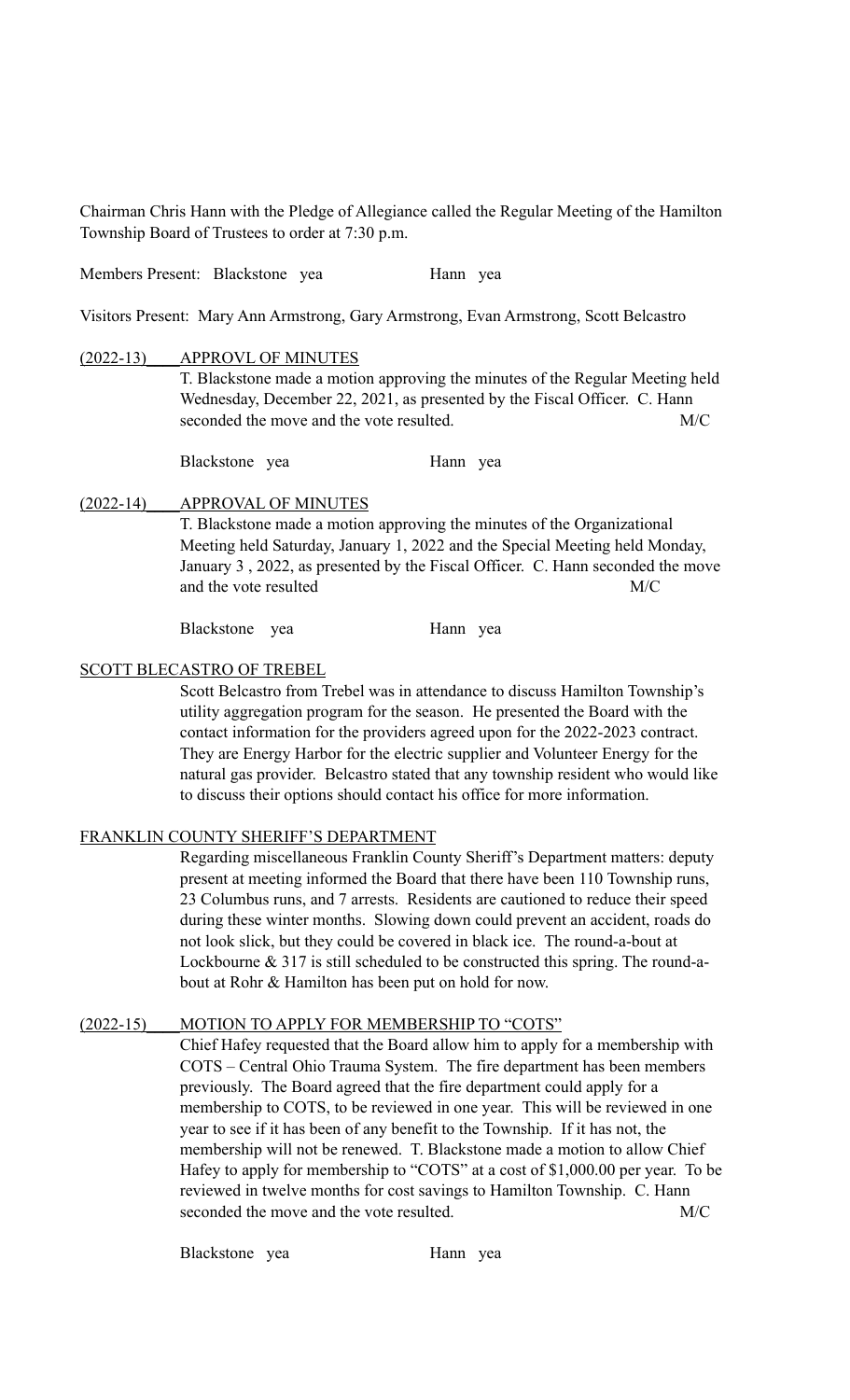# (2022-16)\_\_\_\_MOTION TO APPROVE MOST CURRENT UNIFORM ORDER

Chief Martin presented request for uniform replacements, stating that there would be another order following this one that would be rather substantial. Trustee Hann cautioned that in the past, new uniforms were inappropriately discarded.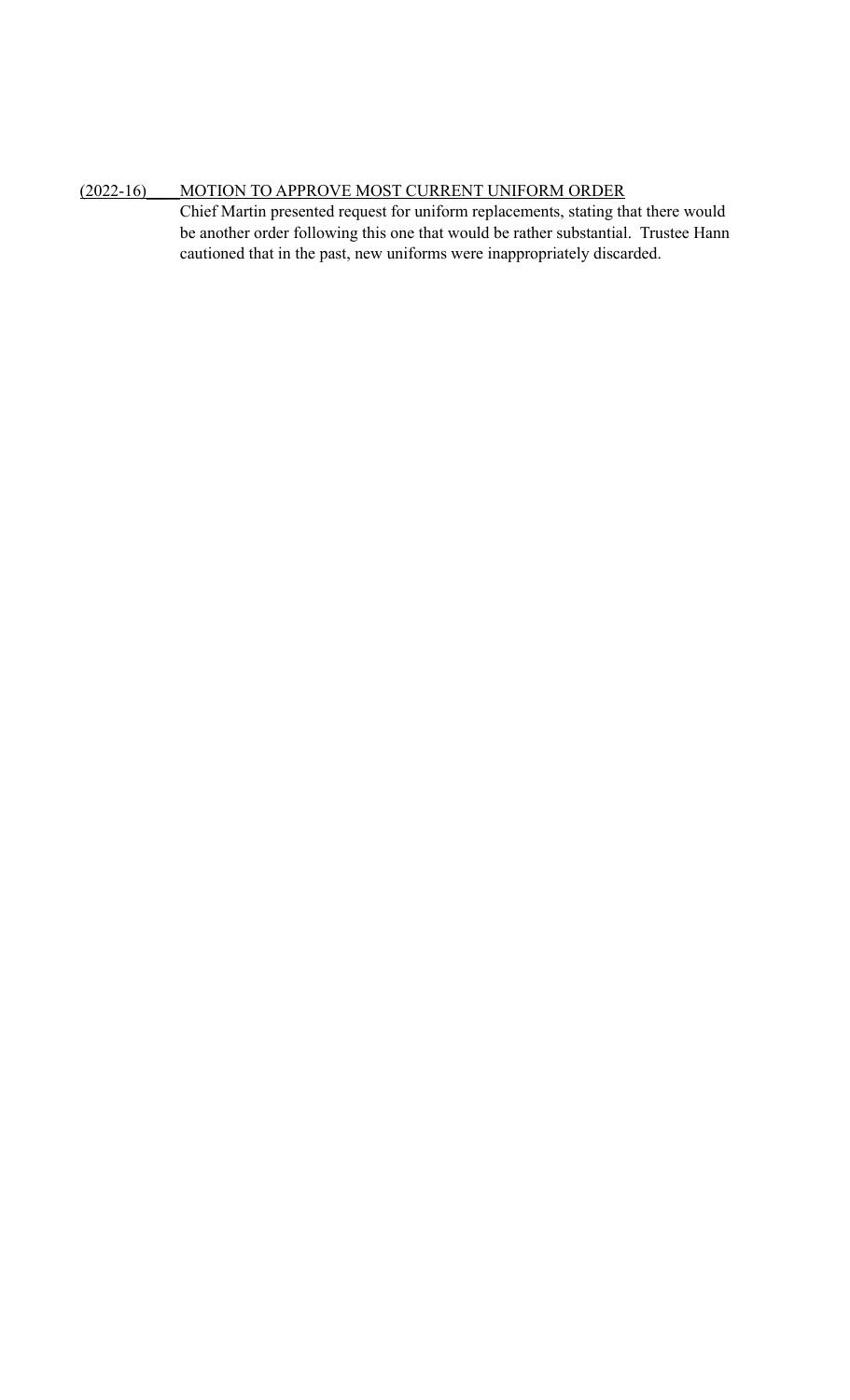(2022-16)\_\_\_\_MOTION TO APPROVE MOST CURRENT UNIFORM ORDER CONTINUED The Board would expect that each person requesting a replacement item, have that item inspected and approved before ordering new. Chief Hafey stated that he agreed with this stipulation. T. Blackstone made a motion to approve the most current uniform order for \$5,000.00 from Trish's Stitches C. Hann seconded the move and the vote resulted. M/C

Blackstone yea Hann yea

#### HAMILTON TOWNSHIP FIRE DEPARTMENT

Regarding miscellaneous Hamilton Township Fire Department matters, Chief Hafey informed the Board of the following: M-171 waiting on part at the dealer. Trustee Blackstone inquired as to whether these parts could be shipped from another supplier or removed from an existing vehicle on the lot at Krieger as the emergency vehicle is a priority. Hafey stated that he thinks thar Krieger does not have this model truck at their facility and they have tried to obtain parts from another source and nobody has them; M-173 needs four new tires at a cost of \$3,200.00; and firefighter Trent Lucas has created a year-end video for the fire department and posted it to the website. Linda Dillman from the Messenger has contacted the department and is writing an article about the video. Chief Hafey presented an updated proposal to the Board for the new engine. The cost would be \$571,416.00. The Board asked if the engine would closely match the engine previously ordered from Rosenbauer. Hafey stated that this is a spec engine currently being assembled on the line at Rosenbauer. The fire department has requested some modifications that needed to be made, particularly addressing cabinetry. The Board asked if this engine would have the heavier duty front axle, as was requested on the other engine. Hafey stated that he would check, he wasn't aware that the other engine had this upgrade. Trustee Hann stated that it provided more smooth steering of the engine. Hafey stated that the township had until end of day on January 14, 2022 to sign the agreement, other departments were interested in the engine if Hamilton Township did not act quickly. Fiscal Officer asked Chief Hafey if this price included any discounts for paying cash. Hafey did not know if this price contained a discount. Hafey would call the representative for Rosenbauer tomorrow January 13, 2022 and get answers to these questions. The Board decided to meet Friday, January 14, 2022 to review the proposal and possibly approve the purchase before the deadline. Hafey also requested that the Board purchase a new radio unit for the new engine. Fiscal Officer requested that with the purchase of new training tables at significant cost to the township, the fire department refrain from loaning the tables out for other functions. Hafey stated that the old tables belonged to the association and these tables would remain in the station. The fiscal officer also stated that the township has spent a substantial amount of taxpayer dollars on state-of-the-art equipment and training supplies in the past year. The township would like these items to not be "borrowed" by other entities or used in training outside of the firehouse. In particular, the simulated man, used for EMS training at a cost of \$65,000.00, the Board would hope this item is not being carried in and out of the department for training elsewhere. Hafey assured the fiscal officer that this never happens, that these items never leave the fire house.

(2022-17) MOTION TO GRANT SIGNATURE AUTHORITY TO CHAIRMAN HANN The Board reviewed a detour request for the 665-bridge deck replacement project from the Ohio Department of Transportation. T. Blackstone made a motion to authorize Chairman Hann to sign the detour document for 665 and 23 in the township's behalf. C. Hann seconded the move and the vote resulted M/C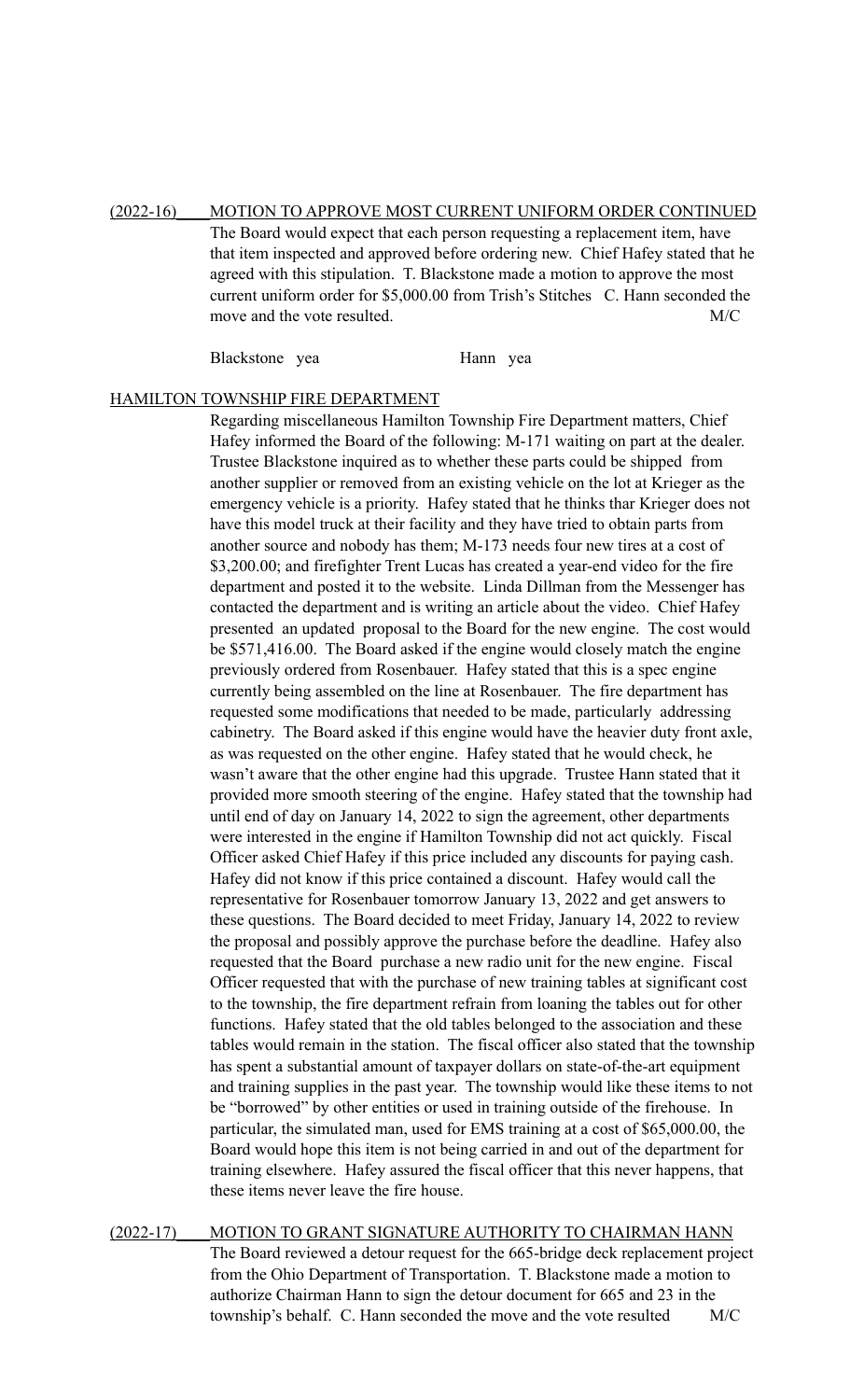Blackstone yea

Hann yea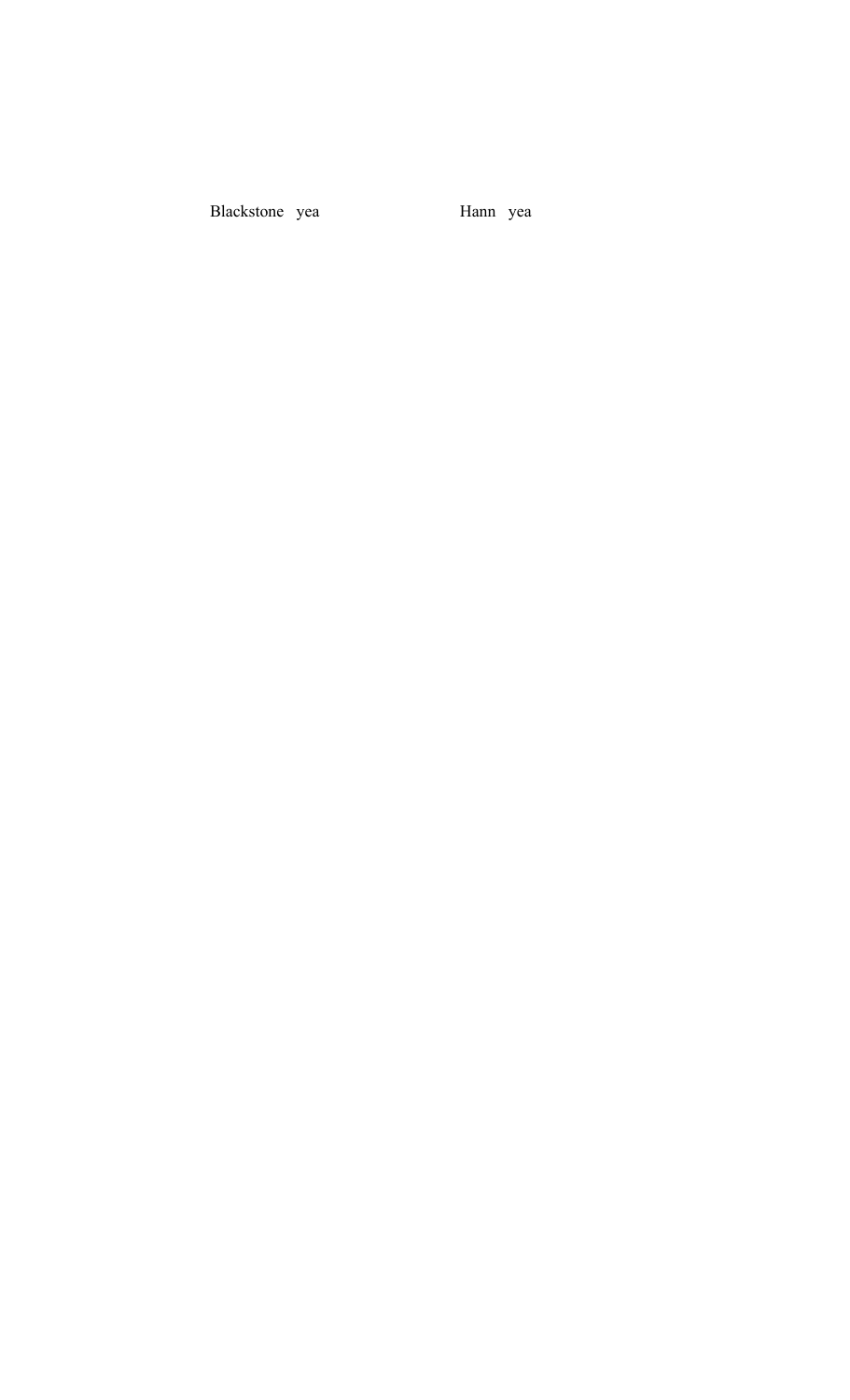## HAMILTON TOWNSHIP ROAD MAINTENANCE'

Regarding miscellaneous Hamilton Township Road Maintenance matters, the Board was informed of the following: Ace Septic pumped out oil separators at Station 171/172 and road department and NPDES annual report is complete and submitted.

## HAMILTON TOWNSHIP ADMINISTRATION

Regarding miscellaneous administrative matters, the Board was provided with copies of the following: an email from the Economic Development & Planning Department regarding 2022 Franklin County Schedules; an email from the Franklin Soil and Water Conservation District regarding Backyard Conservation – December 2021; an email from the Ohio Environmental Protection Agency regarding Upcoming Ohio EPA 2022 Recycling & Litter Prevention Grant Webinar; emails from the Ohio Township Association regarding ARPA Final Rules Issued and Legislative Alert & Info 1/7/22; and an email from Brosius, Johnson & Griggs, LLC regarding BJG Law-Partner Announcement.

## (2022-18) COMMUNITY CENTER REQUESTS

T. Blackstone made a motion allowing the following uses of the Community Center building: Marie Stewart for Saturday, January 22, 2022, from 3:00 p.m. to 7:00 p.m., for a birthday party. Fee to be \$12.00 per hour; Kyle Boyer for Saturday, January 15, 2022, from 12:00 p.m. to 8:00 p.m., for a birthday party. Fee to be \$12.00 per hour; and Richard Johns for Saturday, March 26, 2022, from 11:00 a.m. to 4:00 p.m., for a party. Fee to be \$12.00 per hour. C. Hann seconded the move and the vote resulted. M/C

Blackstone yea Hann yea

## (2022-19) OBLIGATIONS FOR PAYMENT WITHOUT PURCHASE ORDERS T. Blackstone made a motion allowing the following obligations for payment without purchase orders:

| Payroll | \$105,396.68 |
|---------|--------------|
|         |              |

C. Hann seconded the move and the vote resulted. M/C

## (2022-20)\_\_\_\_OBLIGATIONS FOR PAYMENT WITH PURCHASE ORDERS

T. Blackstone made a motion allowing the following obligations for payment with purchase orders:

| Accurate                            | \$<br>1,282.91 |
|-------------------------------------|----------------|
| Ace Septic Tank                     | 1,350.00       |
| All-American Fire Equipment         | 463.43         |
| Beem's BP Distr. Inc.               | 2,706.61       |
| <b>Best One Tire Service</b>        | 1,457.90       |
| Best One Tire Service               | 38.88          |
| Blackstone, Todd                    | 5,500.00       |
| <b>Bound Tree Medical</b>           | 4,969.64       |
| Bradley D. Raetzke, MD              | 1,000.00       |
| <b>Breathing Air System</b>         | 1,318.43       |
| Brosius, Johnson & Griggs, LLC      | 967.50         |
| <b>Change Healthcare Technology</b> | 3,274.97       |
| <b>Charter Communications</b>       | 180.65         |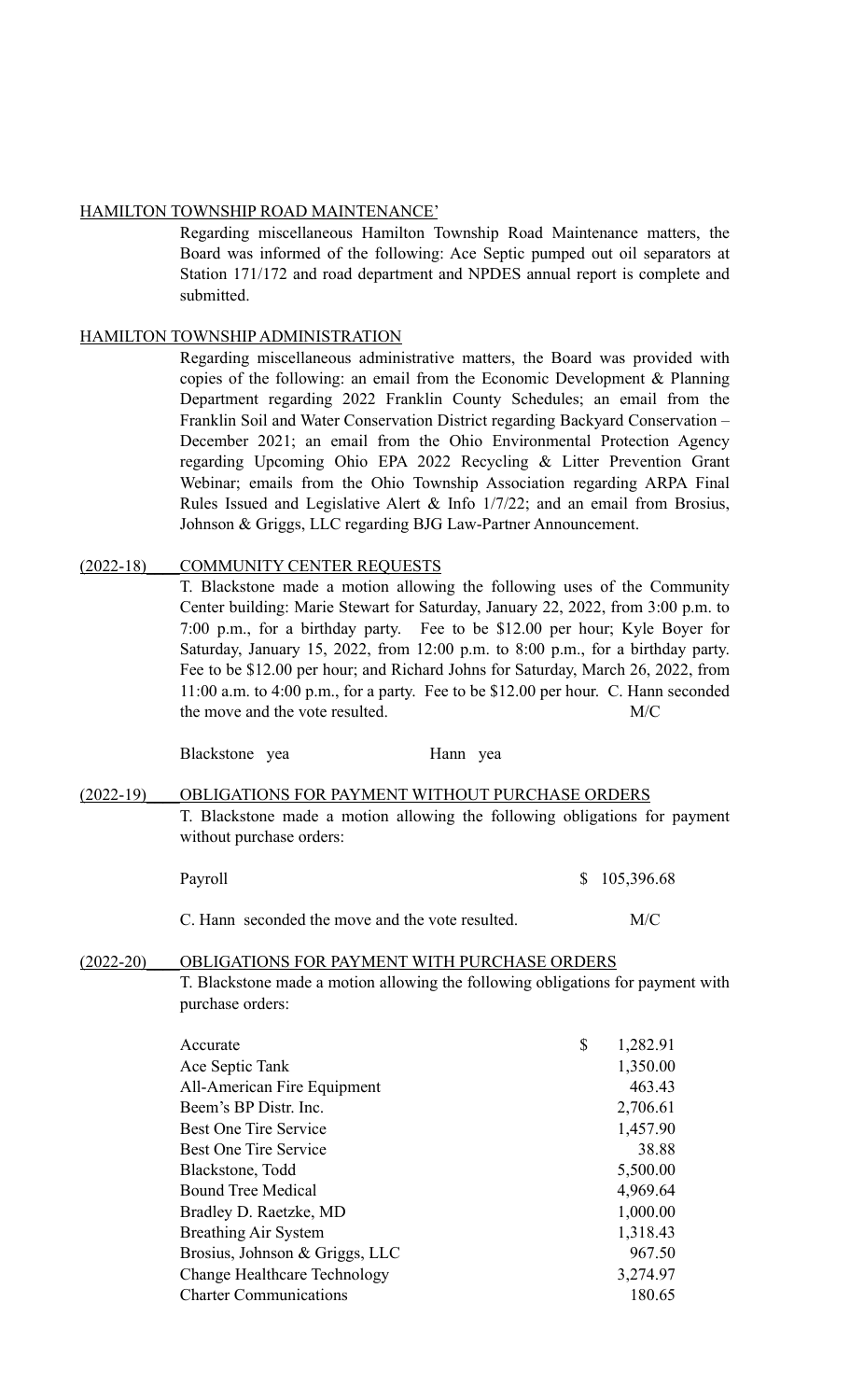| <b>Charter Communications</b> | 182.06   |
|-------------------------------|----------|
| <b>Charter Communications</b> | 227.57   |
| Columbia Gas                  | 425.97   |
| <b>Compton Overhead Doors</b> | 3,106.00 |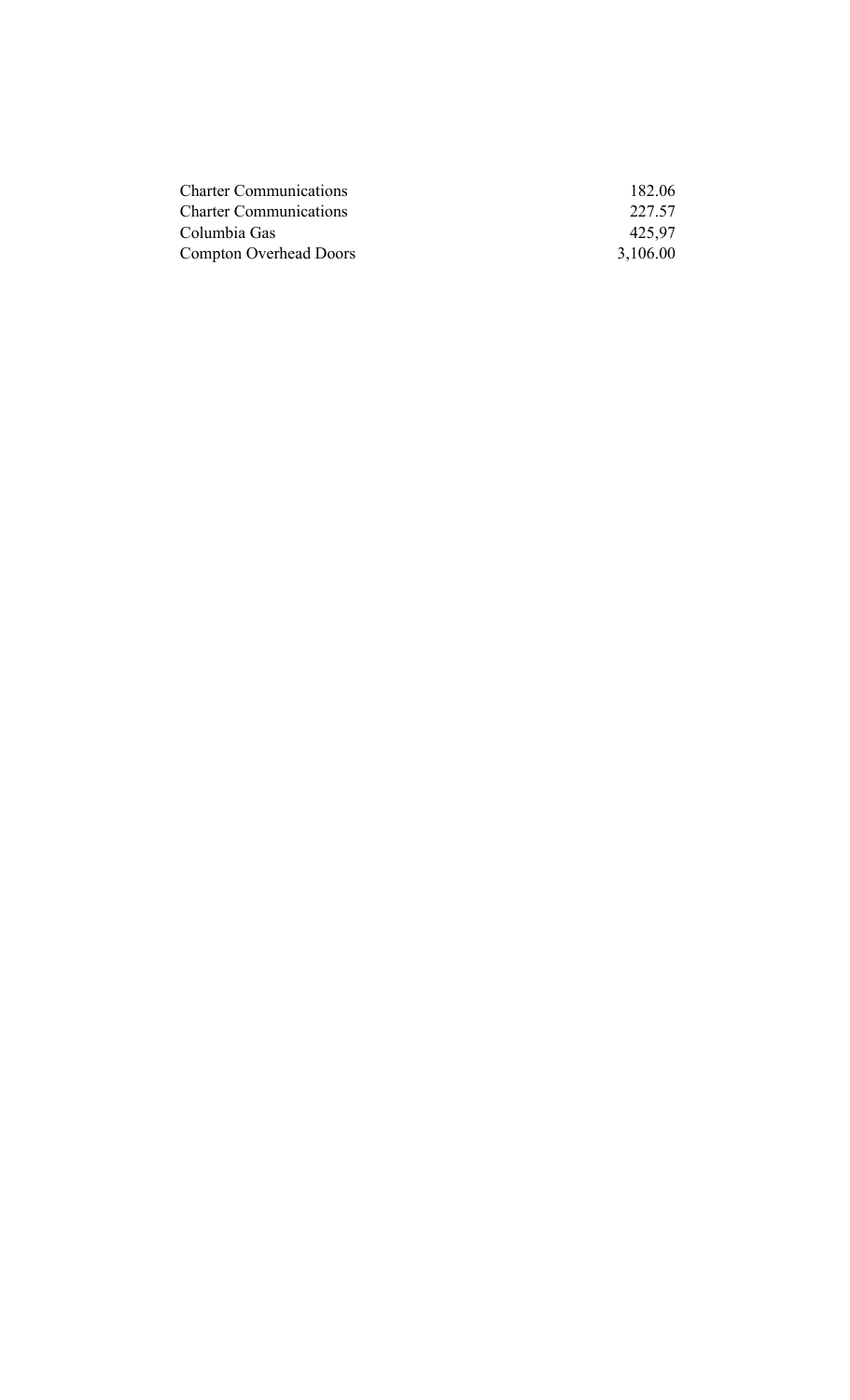| $(2022 - 20)$ | OBLIGATIONS FOR PAYMENT WITH PURCHASE ORDERS CONTONUED                                                                                                                                           |                                        |    |                  |  |  |
|---------------|--------------------------------------------------------------------------------------------------------------------------------------------------------------------------------------------------|----------------------------------------|----|------------------|--|--|
|               | Delille Oxygen Company                                                                                                                                                                           |                                        | \$ | 474.87           |  |  |
|               | <b>Emergency Medical Products</b>                                                                                                                                                                |                                        |    | 216.99           |  |  |
|               | <b>Goss Supply</b>                                                                                                                                                                               |                                        |    | 54.00            |  |  |
|               | <b>Lowes Business Account</b>                                                                                                                                                                    |                                        |    | 62.39            |  |  |
|               | Obetz Hardware & Builders Supply                                                                                                                                                                 |                                        |    | 209.19           |  |  |
|               | Ohio Public Risk Ins. Agency                                                                                                                                                                     |                                        |    | 4,538.00         |  |  |
|               | O'Reilly Automotive                                                                                                                                                                              |                                        |    | 325.59           |  |  |
|               | Orkin                                                                                                                                                                                            |                                        |    | 152.20           |  |  |
|               | Porter Wright Morris & Arthur LLP                                                                                                                                                                |                                        |    | 599.20           |  |  |
|               | Rent-A-John                                                                                                                                                                                      |                                        |    | 122.00           |  |  |
|               | Roy Tailors Uniform Co.                                                                                                                                                                          |                                        |    | 301.42           |  |  |
|               | Rusty's Towing Service                                                                                                                                                                           |                                        |    | 610.00           |  |  |
|               | Safelite Auto Glass                                                                                                                                                                              |                                        |    | 102.97           |  |  |
|               | <b>Skinner Diesel Service</b>                                                                                                                                                                    |                                        |    | 225.00           |  |  |
|               | Time Warner Cable                                                                                                                                                                                |                                        |    | 229.91           |  |  |
|               | <b>United Propane</b>                                                                                                                                                                            |                                        |    | 2,898.44         |  |  |
|               | Verizon Wireless                                                                                                                                                                                 |                                        |    | 648.03           |  |  |
|               | Vorhees, Tyler                                                                                                                                                                                   |                                        |    | 150.00           |  |  |
|               | <b>Worthington Direct</b>                                                                                                                                                                        |                                        |    | 6,569.50         |  |  |
|               | C. Hann seconded the move and the vote resulted.                                                                                                                                                 |                                        | \$ | 46,942.22<br>M/C |  |  |
|               | Blackstone yea                                                                                                                                                                                   | Hann yea                               |    |                  |  |  |
| $(2022 - 21)$ | MOTION TO ADJOURN INTO EXECUTIVE SESSION                                                                                                                                                         |                                        |    |                  |  |  |
|               | T. Blackstone made amotion to adjourn into executive session regarding the<br>discipline of a public employee.<br>resulted.                                                                      | C. Hann seconded the move and the vote |    | M/C              |  |  |
|               | Blackstone yea                                                                                                                                                                                   | Hann yea                               |    |                  |  |  |
| $(2022 - 22)$ | <b>MOTION TO ADJOURN FROM EXECUTIVE SESSION</b>                                                                                                                                                  |                                        |    |                  |  |  |
|               | T. Blackstone made a motion to adjourn from executive session – no motion<br>resulted. C. Hann seconded the move and the vote resulted.<br>M/C                                                   |                                        |    |                  |  |  |
|               | Blackstone yea                                                                                                                                                                                   | Hann yea                               |    |                  |  |  |
|               | Discussion was held regarding the interview process for the vacant trustee position.<br>decided to hold interviews beginning at $4.30 \text{ p m}$ on January 17, 2022 with each candidate being |                                        |    | It was           |  |  |

decided to hold interviews beginning at 4:30 p.m. on January 17, 2022 with each candidate being given 30 minutes. Times are arranged alphabetically as follows: Adkins – 4:30 p.m., Anderson – 5:00 p.m., Armstrong – 5:30 p.m., Borders – 6:00 p.m., Crumley – 6:30 p.m., and Johns – 7:00 p.m.

(2022-23)\_\_\_\_ADJOURNMENT

There being no further business at hand, T. Blackstone made a motion to adjourn at 8:25 p.m. C. Hann seconded the move and the vote resulted. M/C

Blackstone yea Hann yea